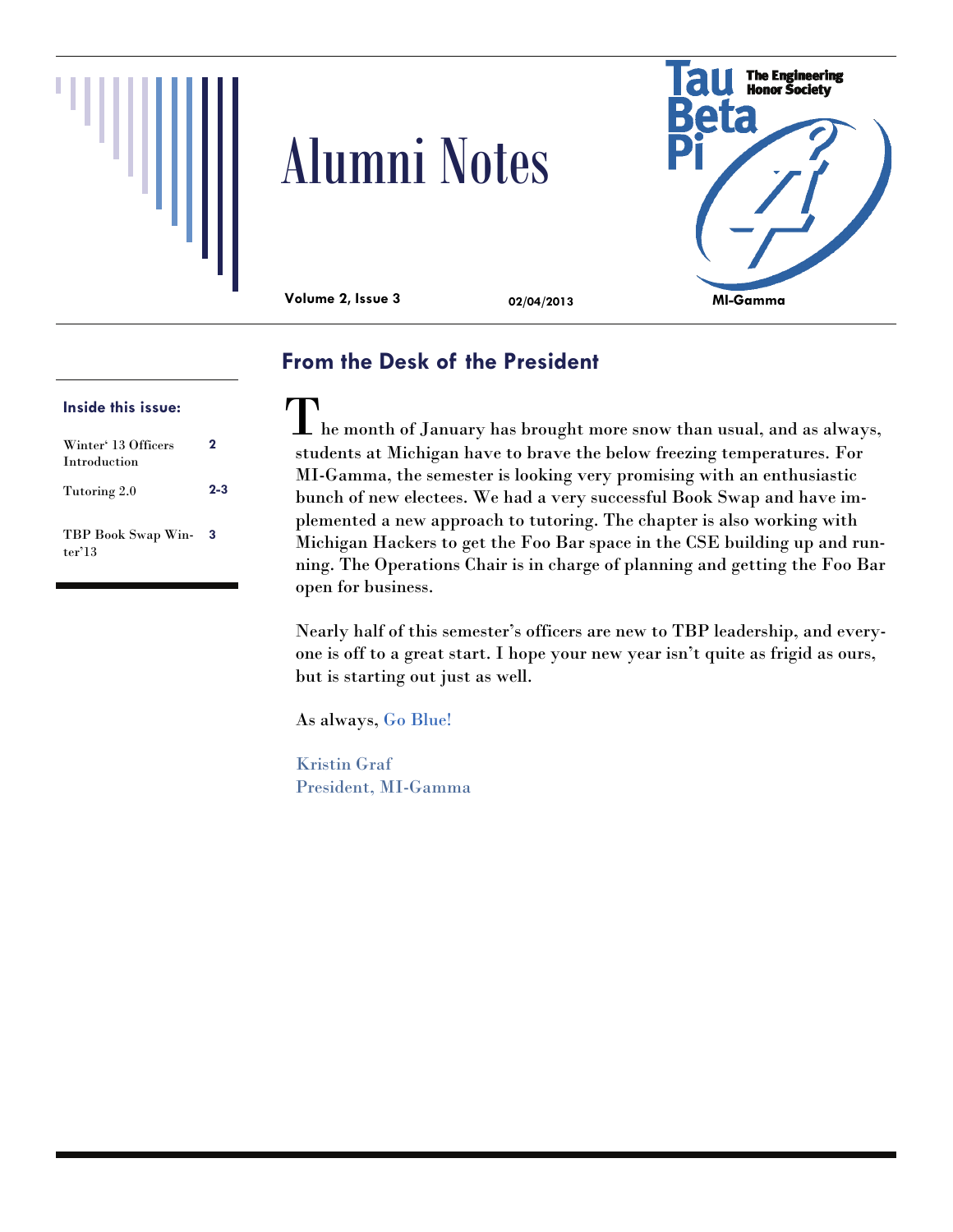#### **Page 2**

### **Winter' 13 Officers Introduction**



lease join us in congratulating our newly elected Winter 2013 officer corps. We have an exciting semester to come!

President: *Kristin Graf* Vice President: *Ryan Chen* Secretary: *Chris McMullen* Treasurer: *Joe Menzia* External Vice Presidents: *Mike Boyd* and *Natalie Eyke* Website Chair: *Arthur Shih* Service Chair: *Maria Schneider* Corporate Relations Chair: *Eamonn Shirey* Activities Chair: *Shannon Liu* Graduate Coordinator: *Kyle Lady* New Initiatives Chair: *Jacob Texel* K-12 Outreach Co-Chairs: *Jeff Lowe* and *Marissa Lafata* Diversity and Leadership Chair: *Susie Chung* Campus Outreach Chair: *Laura Kruger* Intersociety Chair: *Jason Cassell* Membership Chair: *Matthew Khoo* District 7 Coordinator: *Ariel Rose* Operations Chair: *Vicki Choe* Publicity Co-Chairs: *Gina Calco* and *Josh Kempfer* 

Chief advisor: *Paul Kominsky* (reelected for 3 years) Alumnus advisor: *Pritpaul Mahal* (reelected for 3 years) Graduate student advisors: *Mike Hand, Sarang Supekar, Andy Boucher, Elson Liu, Dan Kiefer, Dan Becker* 

## **Tutoring 2.0: The new tutoring system from MI-Gamma**

 $\perp$  his semester, we are completely restructuring our tutoring system.

In the past, the MI-Gamma chapter has set up biweekly tutoring at university libraries on a walk-ins only basis. This system, while easy to advertise, was impractical to some students and volunteers for several reasons: the times or locations were potentially inconvenient; tutors were unavailable for the subject a student wished to be tutored in; or simply no students showed up to be tutored.